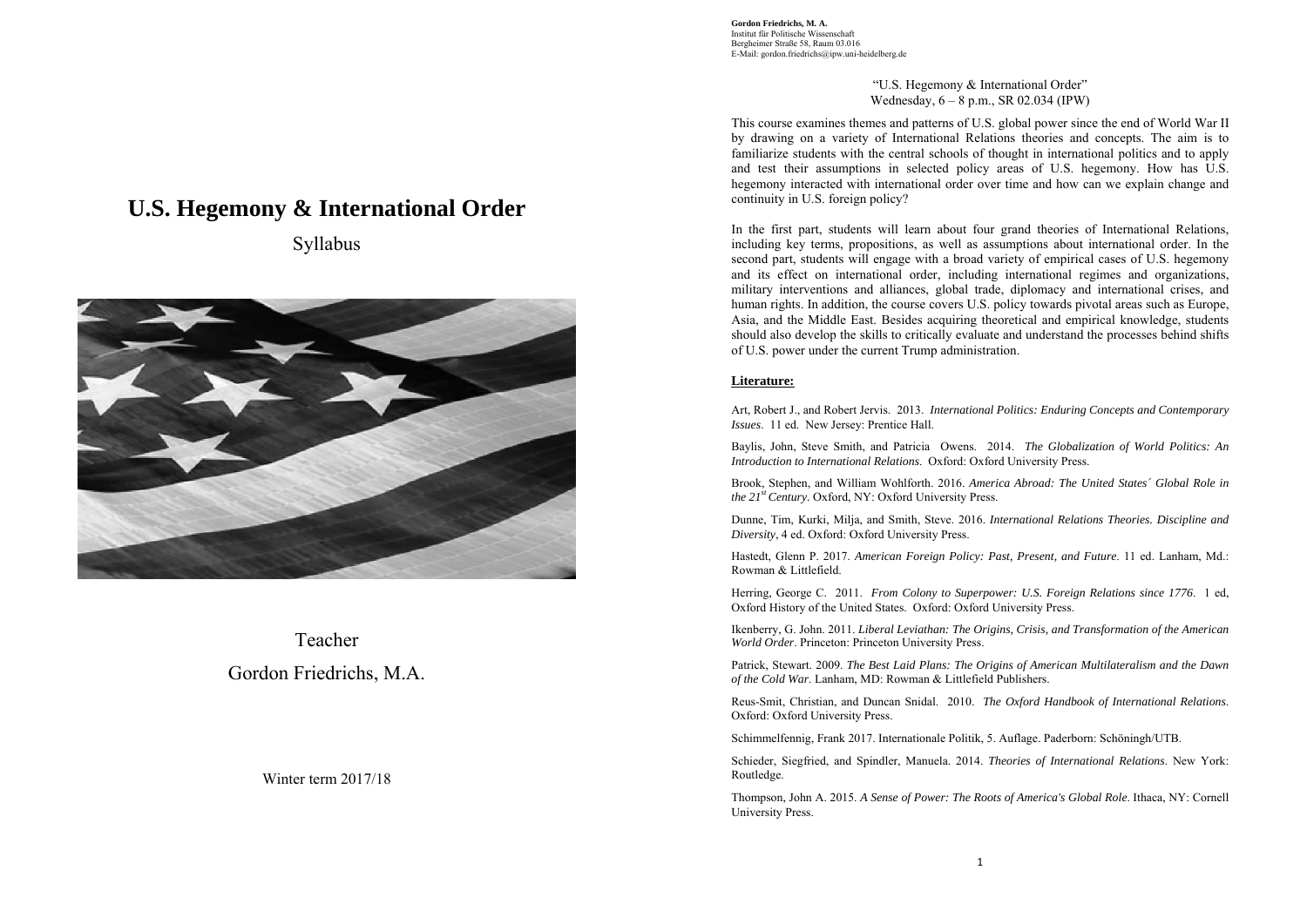# Course requirements

- 1. **Regular Attendance** all students are required to be present at all classes. If you must excuse yourself from attending a class, please do so not later than **24 hours** prior to class. Two absences are permitted.
- 2. **Class Participation** all students taking the class for a grade will be graded on the quantity and quality of their participation in classroom discussion. For this reason, students must arrive at lectures prepared to discuss all the week's required readings. Occasionally, students will be asked to provide a brief **oral summary of the required readings** in class.

Students can access the required readings for each week via the online learning platform Moodle (http://elearning2.uni-heidelberg.de). **For legal reasons it is forbidden to share the Moodle password with others who are not participants of this course!**

Alternatively, or in addition, you can buy a print version of all required readings ("Reader") at the "Kopierzentrum Peker", Römerstraße 3.

3. **Presentation** – all students are required to give a **15-20 min** presentation on a topic of the syllabus. The topics will be handed out in the first week of classes. Every student is asked to see me at least one week prior to his/her presentation date. You are expected to prepare the required reading and a preliminary structure of your presentation, including a research question. Details about structure and format of the presentation are accessible on Prof. Harnisch's webpage:

http://www.uni-heidelberg.de/fakultaeten/wiso/ipw/mitarbeiter/harnisch/lehre/leitfaden.html.

- 4. Students will also be asked to give **a five minute commentary** on one of the presentations; **or**, **alternatively, a short response paper**. Response papers cover the required readings, summarize key findings, and discuss differences or novel arguments brought forth in the articles. Students can choose which week they want to cover. Response papers are to be 2 to 3 pages long, typed, double-spaced, with one-inch margins, using a 12 point font. Students must hand in a printed-out version at the end of class.
- 5. **Final exam**. Students are required to write a final exam at the end of the semester. The final exam consists of a "Vorlesungsteil" and a "Seminarteil". The final exam takes place on **February 2, 2019 from 10 am to 12 pm at Heuscheuer I & II**. The second date for the final exam is **March 20, 2019 from 10 am to 12 pm at Hörsaal 12 & 13 at Neue Universität.**

Office hours / Presentation discussion

Office hours are **Wednesday, 4. to 5.30 p.m.** (Room 03.016, IPW).

# Hand-/Semesterapparat

A "Handapparat" is arranged at the Campus library in Bergheim. You can find the **Handapparat 927** on the first floor of the library, right-handed, next to the stairs.

**Gordon Friedrichs, M. A.**  Institut für Politische Wissenschaft Bergheimer Straße 58, Raum 03.016 E-Mail: gordon.friedrichs@ipw.uni-heidelberg.de

# Course outline

| Week | Date       | Topic        |
|------|------------|--------------|
|      | October 17 | Introduction |

# Part I: Theories

| October 24  | Realism and Neo-Realism: Power and Insecurity                 |
|-------------|---------------------------------------------------------------|
| October 31  | Institutionalism: Interdependency and Cooperation             |
| November 7  | Liberalism: State and Society                                 |
| November 14 | Constructivism: Social Norms and Culture                      |
| November 21 | Hegemony, Global Order, and International Relations<br>Theory |

# Part II: Empirical cases

|    | November 28                  | Balanced Hegemony:<br>The US and the Cold War                    |
|----|------------------------------|------------------------------------------------------------------|
| 8  | December 5                   | Hegemon among friends?<br>NATO and Transatlantic Order           |
| 9  | December 12                  | A peaceful Hegemon? The US and Military Interventions            |
| 10 | December 19                  | Declining Hegemon? The US and the Rise of China                  |
|    |                              |                                                                  |
|    | Part III: Intensive Workshop |                                                                  |
| 11 | December 21                  | Hegemony challenged? The US and the spread<br>of Nuclear Weapons |
| 11 | December 21                  | A "green" Hegemon?                                               |

| -11 | December 21 | A view Hegemon? The US and International Law   |
|-----|-------------|------------------------------------------------|
| -11 | December 21 | Dollar Hegemony? The US and the Global Economy |

The US and Global Climate Change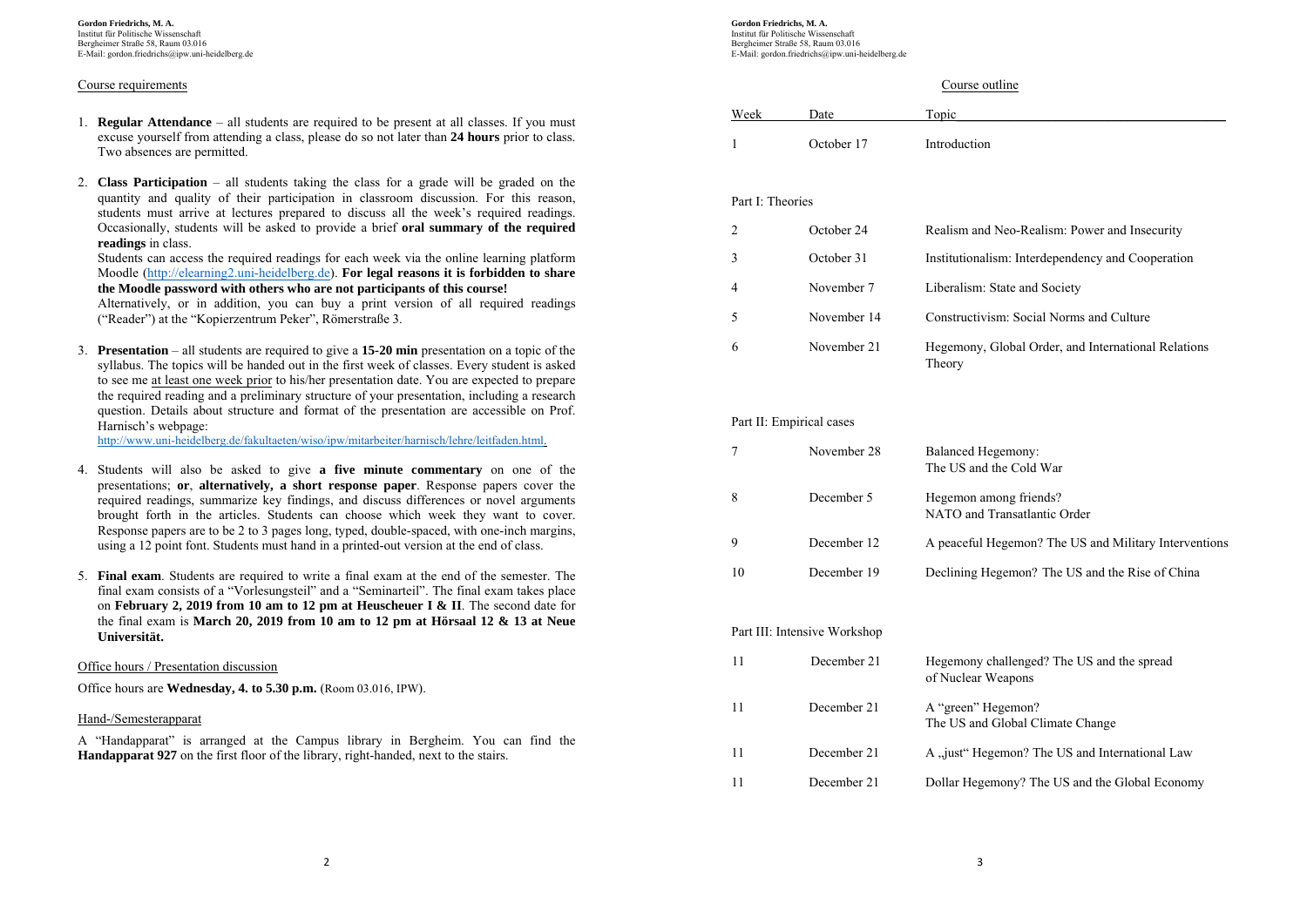#### Week 1 (October 17)

## Introduction: The United States and International Order

#### Required reading:

Wittkopf, Eugene R., Christopher M. Jones, and Jr. Charles W. Kegley. 2008. "Principle, Power, and Pragmatism: The Goals of American Foreign Policy in Historical Perspective." In *American Foreign Policy: Pattern and Process*, 29-74. Belmont, CA: Thomson Wadsworth.

## Further reading:

Brooks, Stephen G., and William C. Wohlforth. 2016. "The Rise and Fall of the Great Powers in the Twenty-first Century." *International Security* 40 (3):7-53.

Grygiel, Jakub J., and A. Wess Mitchell. 2016. *The Unquiet Frontier: Rising Rivals, Vulnerable Allies, and the Crisis of American Power*. Princeton: Princeton University Press.

Hils, Jochen, Jürgen Wilzewski, and Reinhard Wolf. 2012. *Assertive Multilateralism and Preventive War: Die Außen- und Weltordnungspolitik der USA von Clinton zu Obama aus theoretischer Sicht*. Baden-Baden: Nomos.

Ikenberry, G. John. 2011. *Liberal Leviathan: The Origins, Crisis, and Transformation of the American World Order*. Princeton: Princeton University Press.

Ikenberry, G. John 2018. "The End of liberal international order?" *International Affairs* 94:1, 7-23.

Kagan, Robert. 2012. *The world America made*. New York: Knopf.

Kaufman, Joyce P. 2006. *A Concise History of U.S. Foreign Policy*. Oxford: Rowman & Littlefield.

Lieber, Robert J. 2012. *Power and Willpower in the American Future: Why the United States Is Not Destined to Decline*. New York: Cambridge University Press.

Nasr, Vali. 2013. *The Dispensable Nation: American Foreign Policy in Retreat*. Edited by Vali Nasr. New York: Doubleday.

Norrlof, Carla. 2010. *America's Global Advantage: US Hegemony and International Cooperation*. Cambridge: Cambridge University Press.

Pauly Jr., Robert J. 2010. *The Ashgate research companion to US foreign policy*. Farnham, England: Burlington.

Skidmore, David. 2011. *The unilateralist temptation in American foreign policy*, *Foreign policy analysis*. New York: Routledge.

Zakaria, Fareed. 2008. *The post-American world*. 1. edition. ed. New York ; London: Norton.

**Gordon Friedrichs, M. A.**  Institut für Politische Wissenschaft Bergheimer Straße 58, Raum 03.016 E-Mail: gordon.friedrichs@ipw.uni-heidelberg.de

# Week 2 (October 24)

# Realism and Neorealism: Power and Insecurity

# Required reading:

Morgenthau, Hans. 2005. *A Realist Theory of International Politics*. Edited by Hans J. Morgenthau, Kenneth W. Thompson and David Clinton. Vol. 7, Politics among Nations. New York: McGraw-Hill.

Waltz, Kenneth. 1986. "Political Structures." In *Neorealism and Its Critics*, ed. Robert O. Keohane. New York: Columbia University Press. Reprint, 1977. 70-97.

# Further reading:

Buzan, Barry, Charles A. Jones, and Richard Little. 1993. *The Logic of Anarchy: Neorealism to Structural Realism*. New York: Columbia University Press.

Donnelly, Jack. 2000. *Realism and International Relations*. Cambridge: Cambridge University Press.

Glaser, Charles. 1997. "The Security Dilemma Revisited." *World Politics* 50: 171‐201.

Herz, John H. 1950. "Idealist Internationalism and the Security Dilemma." *World Politics* 2: 157-80.

Huntington, Samuel. 1993. "Why International Primacy Matters." *International Security* 4.

Jacobs, Andreas. 2010. "Realismus." In *Theorien Der Internationalen Beziehungen*, eds. Siegfried Schieder and Manuela Spindler. Vol. 3. Opladen: Budrich. 39-63.

Jervis, Robert. 1998. "Realism in the Study of World Politics." *International Organization* 52: 971‐ 92

Jervis, Robert. 1978. "Cooperation under the Security Dilemma." *World Politics* 30: 167-214.

Kapstein, Ethan B., and Michael Mastanduno. 1999. *Unipolar Politics: Realism and State Strategies after the Cold War*. New York: Columbia University Press.

Mearsheimer, John. 2001. "Anarchy and the Struggle for Power." In *The Tragedy of Great Power Politics*. New York: W.W. Morton & Company. 29-54.

Schörnig, Niklas. 2010. "Neorealismus." In *Theorien Der Internationalen Beziehungen*, eds. Siegfried Schieder and Manuela Spindler. Vol. 3. Opladen: Budrich. 65-96.

Thucydides. 2009. *The Peloponnesian War*. Oxford Oxford University Press.

Waltz, Kenneth N. 2000. "Structural Realism after the Cold War." *International Security* 25: 5-41.

Waltz, Kenneth N. 2010. *Theory of International Politics*. Long Grove, IL: Waveland. Reprint, 1977.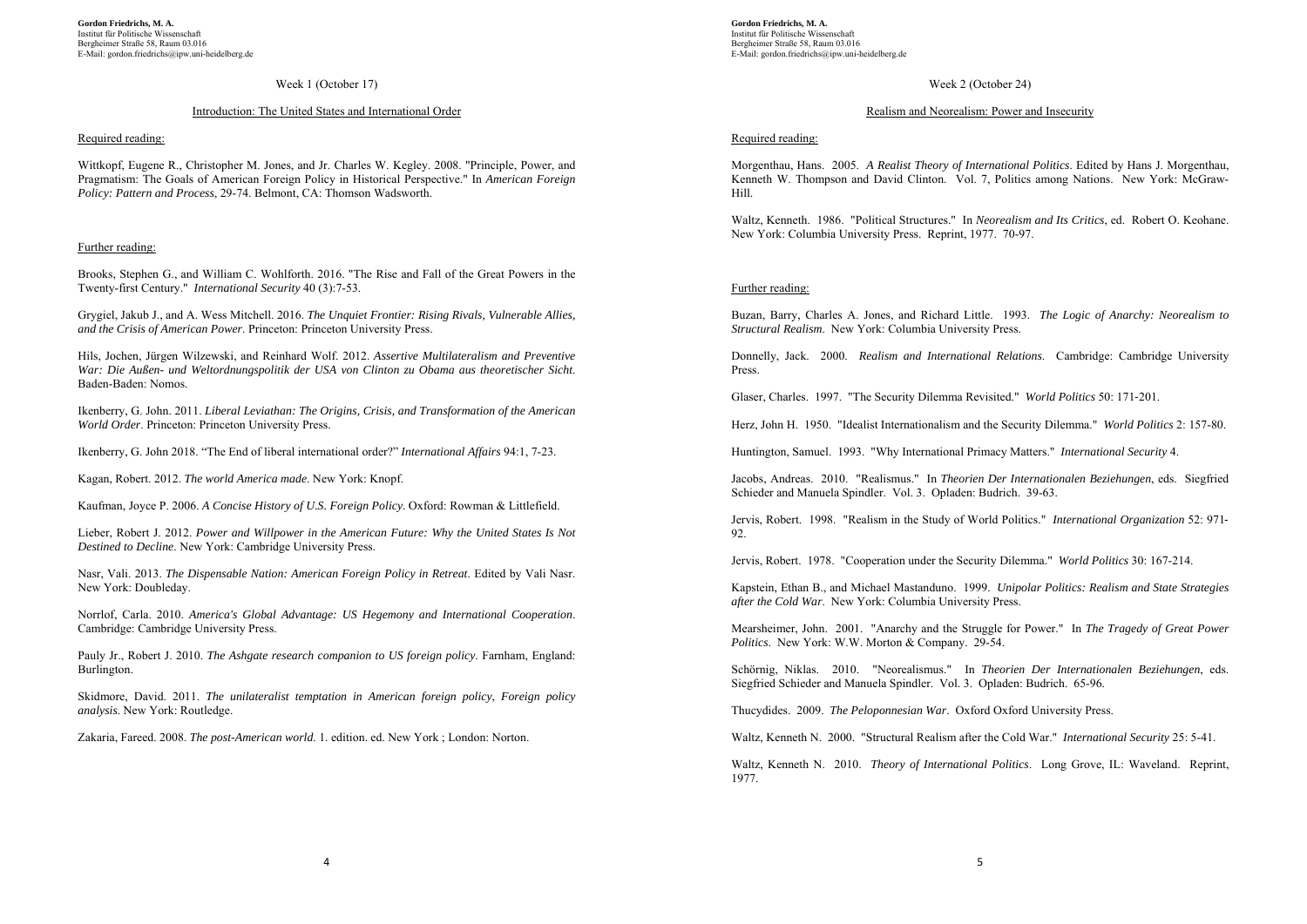#### Week 3 (October 31)

#### Institutionalism: Interdependency and Cooperation

#### Required reading:

Keohane, Robert O., and Joseph S. Nye. 2011. "Power and Interdependence." Vol. 4, Longman Classics in Political Science. London: Pearson. Reprint, 1977. 3-18.

Keohane, Robert O. 1989. "Neoliberal Institutionalism: A Perspective on World Politics." In *International Institutions and State Power: Essays in International Relations Theory*, ed. Robert O. Keohane. Boulder: Westview Press. 1-20.

Spindler, Manuela. 2014. "Interdependence." In: *Theories of International Relations*, ed. Siegfried Schieder & Manuela Spindler. New York: Routledge. 56-75.

# Further reading:

Axelrod, Robert M. 2006. *The Evolution of Cooperation*. Cambridge, MA: Basic Books.

Baldwin, David Allen. 1993. *Neorealism and Neoliberalism: The Contemporary Debate*. New York: Columbia University Press.

Barnett, Michael, and Martha Finnemore. 1999. "The Politics, Power, and Pathologies of International Organizations." *International Organization* 53: 699‐732.

Cox, Michael. 2010. *Soft Power and US Foreign Affairs: Theoretical, Historical and Contemporary Perspectives*. London: Routledge.

Haas, Ernst B. 2008. *Beyond the Nation State: Functionalism and International Organization*. Edited by Alan Ware and Vincent Hoffmann-Martinot. Colchester: ECPR Press. Reprint, 1964.

Hasenclever, Andreas, Peter Mayer, and Volker Rittberger. 2002. *Theories of International Regimes*. Vol. 5. Cambridge: Cambridge University Press.

Khaler, Miles. 1998. "Rationality in International Relations." *International Organization* 52: 919-41.

Krasner, Stephen D. 1983. *International Regimes*. New York: Cornell University Press.

Mearsheimer, John. 1995. "The False Promise of International Institutions." *International Security*  $19.5 - 49$ 

Ruggie, John Gerard. 1997. "Multilateralism: The Anatomy of an Institution." In *International Relations Theory: Realism, Pluralism, Globalism and Beyond*, eds. Paul Viotti and Mark Kauppi. Boston: Allyn and Bacon. 331-39.

Spindler, Manuela. 2010. "Interdependenz." In *Theorien Der Internationalen Beziehungen*, eds. Siegfried Schieder and Manuela Spindler. Opladen: Budrich. 97-130.

Stein, Arthur A. 2008. "Neoliberal Institutionalism." In *The Oxford of International Relations*, eds. Christian Reus-Smit and Duncan Snidal. Oxford: Oxford University Press. 201-21.

Weber, Steven. 1997. "Institutions and Change." In *New Thinking in International Relations Theory*, eds. Michael Doyle and John Ikenberry. Boulder, CO: Westview Press. 229-65.

**Gordon Friedrichs, M. A.**  Institut für Politische Wissenschaft Bergheimer Straße 58, Raum 03.016 E-Mail: gordon.friedrichs@ipw.uni-heidelberg.de

# Week 4 (November 7)

#### Liberalism: State and Society

#### Required reading:

Moravcsik, Andrew. 1997. "Taking Preferences Seriously: A Liberal Theory of International Politics." *International Organization* 51: 513-53.

Schieder, Siegfried. 2014. "New liberalism." In: *Theories of International Relations*, ed. Siegfried Schieder & Manuela Spindler. New York: Routledge. 107-129.

## Further reading:

Bienen, Derk, Corina Freund, and Volker Rittberger. 1999. "Gesellschaftliche Interessen Und Außenpolitik: Die Außenpolitiktheorie Des Utilitaristischen Liberalismus." *Tübinger Arbeitspapiere zur internationalen Politik*. http://tobias-lib.uni-tuebingen.de/volltexte/2000/146/. (26.09.2014).

Fearon, James. 1994. "Domestic Political Audiences and the Escalation of International Disputes." *American Political Science Review* 88: 577-92.

Frieden, Jeffrey A. 1999. "Actors and Preferences in International Relations." In *Strategic Choice and International Relations*, eds. David A. Lake and Robert Powell. Princeton: Princeton University Press. 39‐76.

Gourevitch, Peter. 1978. "The Second Image Reversed: The International Sources of Domestic Politics." *International Organization* 32: 881‐912.

Kupchan, Charles, and Peter Trubowitz. 2007. "Dead Center the Demise of Liberal Internationalism in the United States." *International Security* 32: 7-44.

MacMillan, John. 1998. *On Liberal Peace: Democracy, War and the International Order*. New York: I.B.Tauris.

Milner, Helen V. 1997. *Interests, Institutions, and Information: Domestic Politics and International Relations*. Princeton: Princeton University Press.

Moravcsik, Andrew. 2008. "The New Liberalism." In *The Oxford Handbook of International Relations*, eds. Christian Reus-Smit and Duncan Snidal. Oxford: Oxford University Press. 234–254.

Owen, John M. 2000. *Liberal Peace, Liberal War: American Politics and International Security*. Ithaca, NY: Cornell University Press.

Putnam, Robert D. 1988. "Diplomacy and Domestic Politics: The Logic of Two-Level Games." *International Organization* 42: 427-60.

Schultz, Kenneth. 2013. "Domestic Politics and International Relations." In *Handbook of International Relations*, eds. Walter Carlsnaes, Thomas Risse and Beth A. Simmons. Los Angeles: Sage. 478-502.

Wittkopf, Eugene R., and James M. McCormick. 2008. *The Domestic Sources of American Foreign Policy: Insights and Evidence.* Lanham, MD: Rowman & Littlefield.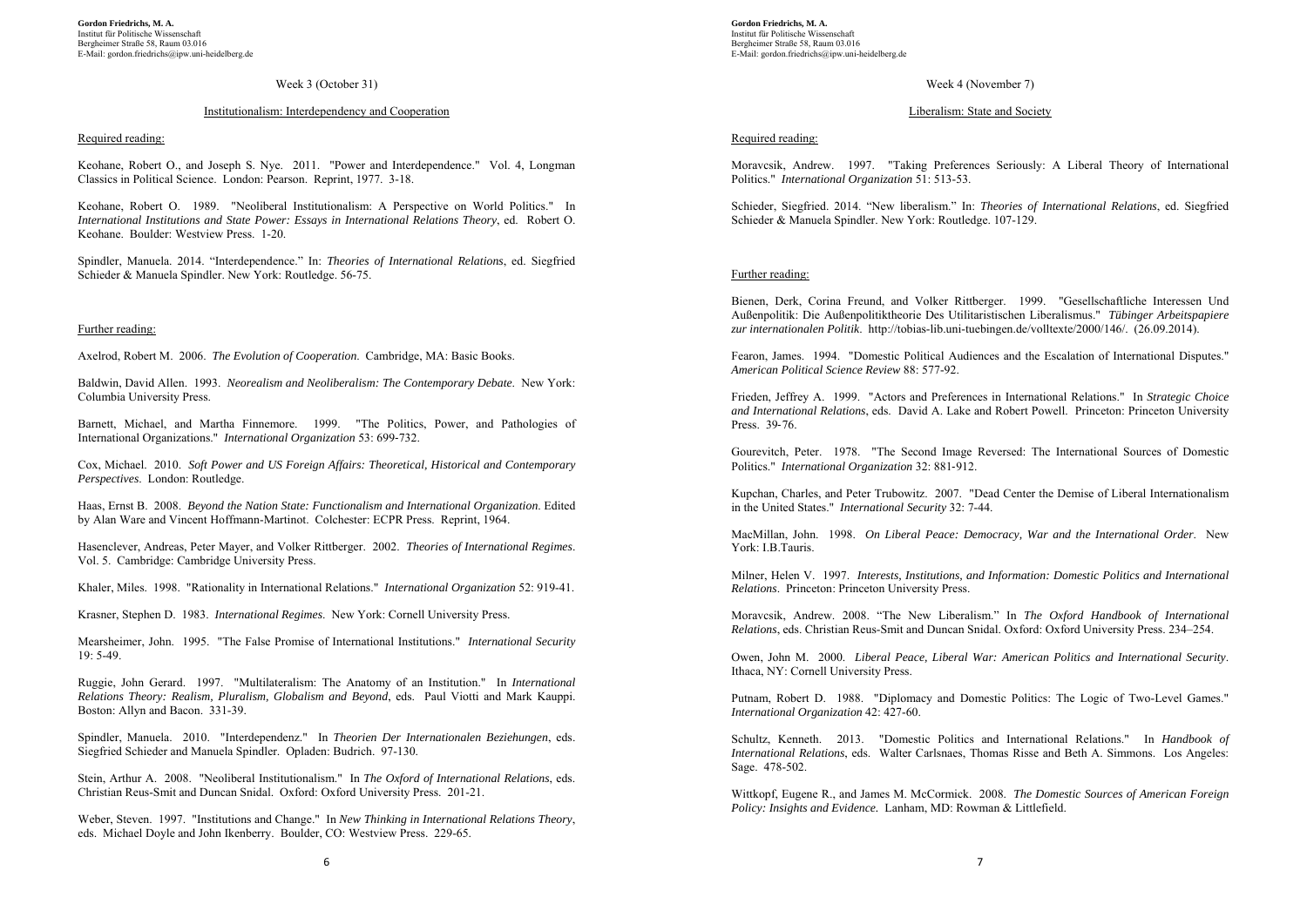#### Week 5 (November 14)

## Constructivism: Social Norms and Culture

#### Required reading:

Wendt, Alexander. 1992. "Anarchy Is What States Make of It." *International Organization* 46: 391- 425.

Ulbert, Cornelia. 2014. "Social constructivism." In: *Theories of International Relations*, ed. Siegfried Schieder & Manuela Spindler. New York: Routledge. 248-268.

## Further reading:

Adler, Emanuel. 2013. "Constructivism in International Relations: Sources, Contributions, and Debates." In *Handbook of International Relations*, eds. Walter Carlsnaes, Thomas Risse and Beth A. Simmons. Los Angeles: Sage. 112-44.

Checkel, Jeffrey. 1998. "The Constructivist Turn in International Relations Theory." *World Politics* 50: 324-58.

Finnemore, Martha, and Kathryn Sikkink. 1998. "International Norm Dynamics and Political Change." *International Organization* 54: 887-917.

Harnisch, Sebastian. 2007. "Ansätze des Konstruktivismus." In *Handbuch Der Internationalen Politik*, eds. Andreas Wilhelm and Carlo Masala. Wiesbaden: VS Verlag.

Hopf, Ted. 1998. "The Promise of Constructivism in International Relations Theory." *International Security* 23: 170-200.

Jackson, Robert, and Georg Sørensen. 2013. "Social Constructivism." In *Introduction to International Relations: Theories and Approaches*, eds. Robert Jackson and Georg Sørensen. Vol. 5. Oxford: Oxford University Press. 208-30.

Jepperson, Ronald L., Alexander Wendt, and Peter J. Katzenstein. 1996. "Norms, Identity, and Culture in National Security." In *The Culture of National Security*, ed. Peter J. Katzenstein. New York: Columbia University Press. 33-78.

Onuf, Nicholas. 1998. "Constructivism: A Users "Manual"." In *International Relations in a Constructed World*, eds. Vendulka Kubalkova, Nicholas Onuf and Paul Kowert. New York: M.E. Sharpe. 58-78.

Ulbert, Cornelia, and Christoph Weller. 2005. *Konstruktivistische Analysen Der Internationalen Politik*. Wiesbaden: VS Verlag.

Wendt, Alexander. 1999. *Social Theory of International Politics*. Cambridge: Cambridge University Press.

Wendt, Alexander. 1995. "Constructing International Politics." *International Security* 20: 71-81.

Zehfuss, Maja. 2002. *Constructivism in International Relations: The Politics of Reality*. Cambridge: Cambridge University Press.

**Gordon Friedrichs, M. A.**  Institut für Politische Wissenschaft Bergheimer Straße 58, Raum 03.016 E-Mail: gordon.friedrichs@ipw.uni-heidelberg.de

# Week 6 (November 21)

# Hegemony, Global Order, and International Relations Theory

## Required reading:

Norrlof, Carla. 2017. "Hegemony, Hierarchy, and Unipolarity: Theoretical and Empirical Foundations of Hegemonic Order Studies." *Oxford Research Encyclopedia of Politics.*

Patrick, Stewart. 2016. World Order: What, Exactly, are the Rules? *The Washington Quarterly* 39:1, 7-27.

Stokes, Doug. 2018. "Trump, American hegemony and the future of the liberal international order." *International Affairs*, 94:1, 133-150.

#### Further reading:

Baker, Andrew. 2011. *Constructing a Post-War Order: The Rise of US Hegemony and the Origins of the Cold War*. London: Tauris.

Brands, Hal. 2017. "U.S. Strategy in an Age of Nationalism: Fortress America and its Alternatives." In *The Washington Quarterly* no. 40 (1): 73-94.

Clark, Ian. 2011. "Hegemony and IR Theory." In *Hegemony in International Society*, ed. Ian Clark. Oxford: Oxford University Press. 15-33.

Cox, Robert W. 1983. "Gramsci, Hegemony and International Relations." *Millennium: Journal of International Studies* 12: 162-74.

Haas, Richard. 2017. *A World in Disarray: American Foreign Policy and the Crisis of the Old Order*. New York: Penguin Press.

Hausken, Kjell, and Thomas Plümper. 1996. "Hegemonic Decline and International Leadership." *Politics Society* 24: 273-95.

Ikenberry, G. John. 2011. *Liberal Leviathan: The Origins, Crisis, and Transformation of the American World Order*. Princeton: Princeton University Press.

Keohane, Robert O. 1984. *After Hegemony: Cooperation and Discord in the World Political Economy*. Princeton, NJ: Princeton University Press.

Lake, David A. 1993. "Leadership, Hegemony, and the International Economy: Naked Emperor or Tattered Monarch with Potential? ." *International Studies Quarterly* 37: 459-89.

Lebow, Richard Ned, and Barry Strauss. 1991. *Hegemonic Rivalry: From Thucydides to the Nuclear Age*. Boulder, CO: Westview Press.

Lee, Lavina Rajendram. 2010. *US Hegemony and International Legitimacy: Norms, Power and Followership in the Wars on Iraq*. New York: Routledge.

Rapkin, David P., and Dan Braaten. 2009. "Conceptualising Hegemonic Legitimacy." *Review of International Studies* 35: 113–49.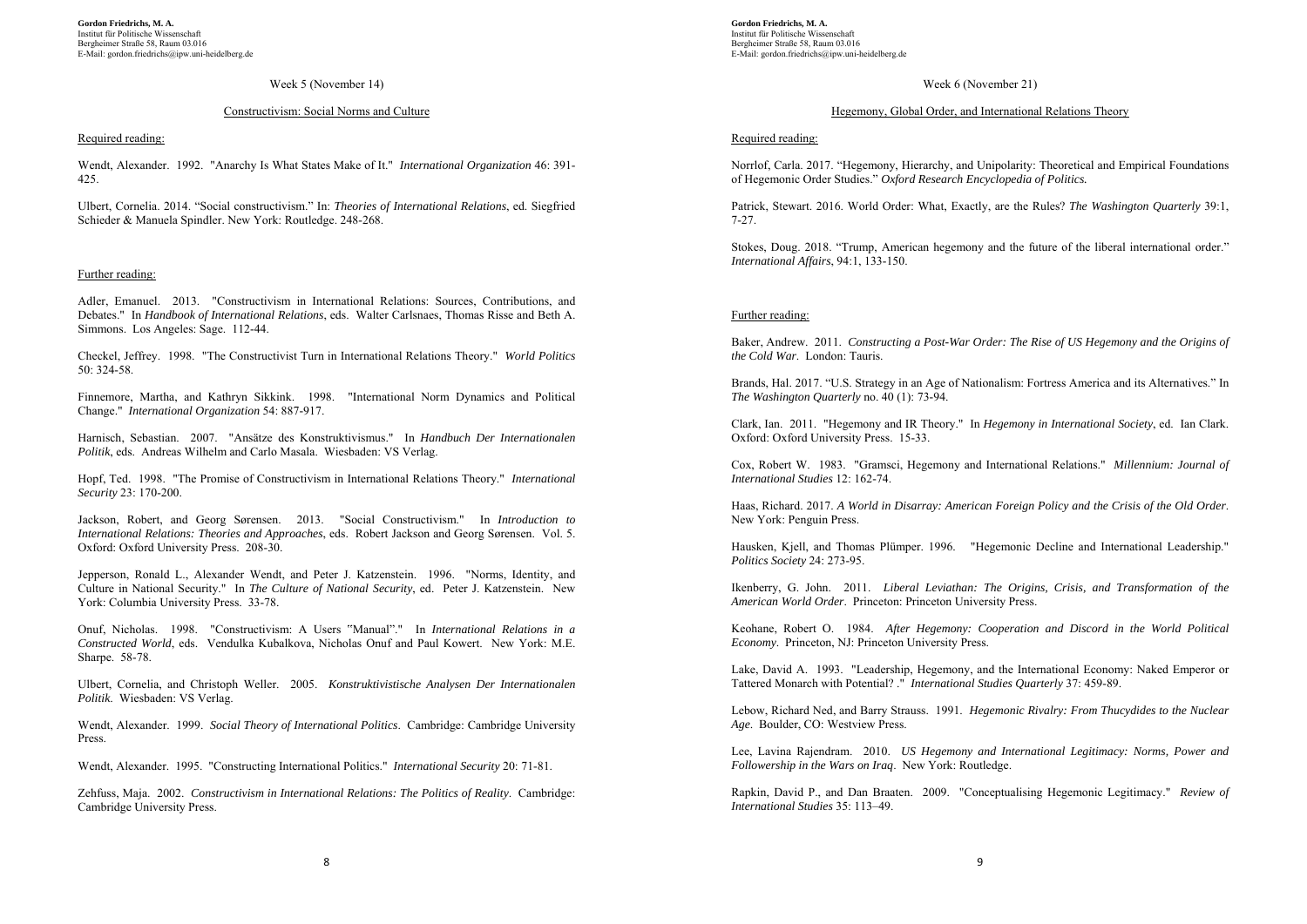#### Week 7 (November 28)

# Balanced Hegemony: The US and the Cold War

#### Required reading:

Nye, Joseph S. 2007. "The Cold War." In *Understanding International Conflicts. An Introduction to Theory and History*, ed. Joseph S. Nye. Vol. 6. New York: Longman. 115-56.

Waltz, Kenneth. 1964. "The Stability of a Bipolar World." *Daedalus* 93: 881-909.

## Further reading:

Carter, Ralph G, and James M. Scott. 2014. "Hitting the Russian Reset Button: Why is Cooperation so hard?" In *Contemporary Cases in U.S. Foreign Policy: From Terrorism to Trade*, edited by Ralph G. Carter, 190-221. Washington, D.C.: CQ Press.

Duffield, John S. 2001. "Transatlantic Relations after the Cold War." In: The Real and the Ideal: Essays on International Relations in Honor of Richard H. Ullman, ed. Anthony Lake and David Ochmanek, Lanham: Rowmand & Littlefield. 237-268.

Gaddis, John Lewis. 1987. "The Long Peace: Elements of Stability in the Postwar International System." In *The Long Peace. Inquiries into the History of the Cold War*, ed. John Lewis Gaddis. New York, Oxford: Oxford University Press. 215-45.

Goldgeier, James M., and Michael McFaul. 2003. *Power and Purpose: US Policy toward Russia after the Cold War*. Washington: Brookings.

Hill, Kenneth L. 1993. *Cold War Chronology: Soviet-American Relations, 1945-1991*. Washington, D.C.: Congressional Quarterly.

Jervis, Robert. 2001. "Was the Cold War a Security Dilemma?". *Journal of Cold War Studies* 3: 36– 60.

Lebow, Richard N. 1994. "The Long Peace, the End of the Cold War, and the Failure of Realism." *International Organization* 48: 249-77.

Leffler, Melvyn. 2008. *For the Soul of Mankind: The United States, the Soviet Union and the Cold War*. New York: Hill and Wang.

Leffler, Melvyn P., and Odd Arne Westad. 2010. *The Cambridge History of the Cold War*. Cambridge: Cambridge University Press.

Lundestad, Geir. 2003. *The United States and Western Europe Since 1945: From "Empire" by Invitation to Transatlantic Drift*. Oxford: Oxford University Press.

Pechatnov, Vladimir O. 2013. "Soviet-American Relations through the Cold War." In *The Oxford Handbook of the Cold War*, eds. Richard H. Immerman and Petra Goedde. Oxford: Oxford University Press. 107-23.

Walt, Stephen M. 1985. "Alliance Formation and the Balance of Power." *International Security* 9: 3- 43.

Wohlforth, William C. 1994. "Realism and the End of the Cold War." *International Security* 19: 91- 129.

**Gordon Friedrichs, M. A.**  Institut für Politische Wissenschaft Bergheimer Straße 58, Raum 03.016 E-Mail: gordon.friedrichs@ipw.uni-heidelberg.de

# Week 8 (December 5)

# Hegemon among friends? NATO and Transatlantic Order

# Required reading:

Walt, Stephen M. 1997. "Why Alliances Endure or Collapse." *Survival* 39: 156-79.

Webber, Mark. 2013. "NATO after 9/11: Theoretical Perspectives." In: *NATO beyond 9/11: The Transformation of the Atlantic Alliance*, ed. Ellen Hallams, Luca Ratti, Benjamin Zyla. Basingstoke: Palgrave Macmillan. 27-53.

Hallams, Ellen. 2013. "Between Hope and Realism: The United States, NATO and a Transatlantic Bargain for the 21st Century." In: *NATO beyond 9/11: The Transformation of the Atlantic Alliance*, ed. Ellen Hallams, Luca Ratti, Benjamin Zyla. Basingstoke: Palgrave Macmillan. 217-238.

#### Further reading:

Adler, Emanuel. 2008. "The spread of security Communities: Communities of Practice, Self–Restraint and NATO's Post Cold War Transformation." *European Journal of International Relations* 14: 195-230.

Anderson, Jeffrey, G. John Ikenberry, and Thomas Risse. 2008. *The End of the West? - Crises and Change in the Atlantic Order*. Ithaca, NY: Cornell University Press.

Hallams, Ellen, Luca Ratti, and Benjamin Zyla. 2013. *NATO Beyond 9/11: The Transformation of the Atlantic Alliance*. Basingstoke: Palgrave Macmillan.

Heard, Graeme P., John Kriendler. 2014. *Understanding NATO in the 21st Century.* New York: Routledge.

Kupchan, Charles A. 2000. "The Origins and Future of NATO Enlargement." *Contemporary Security Policy* 21: 127-48.

Mayer, Sebastian. 2014. *NATO's Post-Cold War Politics: The Changing Provision of Security*. New York: Palgrave Macmillan.

Moore, Rebecca. 2007. *NATO's New Mission: Projecting Stability in a Post-Cold War World*. Westport, Connecticut: Praeger Security International. 9-32.

Rees, Wyn. 2011. *The US-EU Security Relationship: The Tensions between a European and a Global Agenda*. Basingstoke: Palgrave Macmillan.

Schmidt, Peter. 2008. *A Hybrid Relationship: Transatlantic Security Cooperation Beyond NATO*. Frankfurt am Main: Lang.

Sloan, Stanley R. 2010. *Permanent Alliance? NATO and the Transatlantic Bargain from Truman to Obama*. New York and London: Continuum.

Snyder, Glenn H. 2007. *Alliance Politics*. Vol. 2. Ithaca, NY: Cornell University Press.

Walt, Stephen M. 1985. "Alliance Formation and the Balance of Power." *International Security* 9: 3- 43.

Webber, M., J. Sperling, M. Smith. 2012. *NATO's Post-Cold War Trajectory: Decline or Regeneration*. New York: Palgrave Macmillan.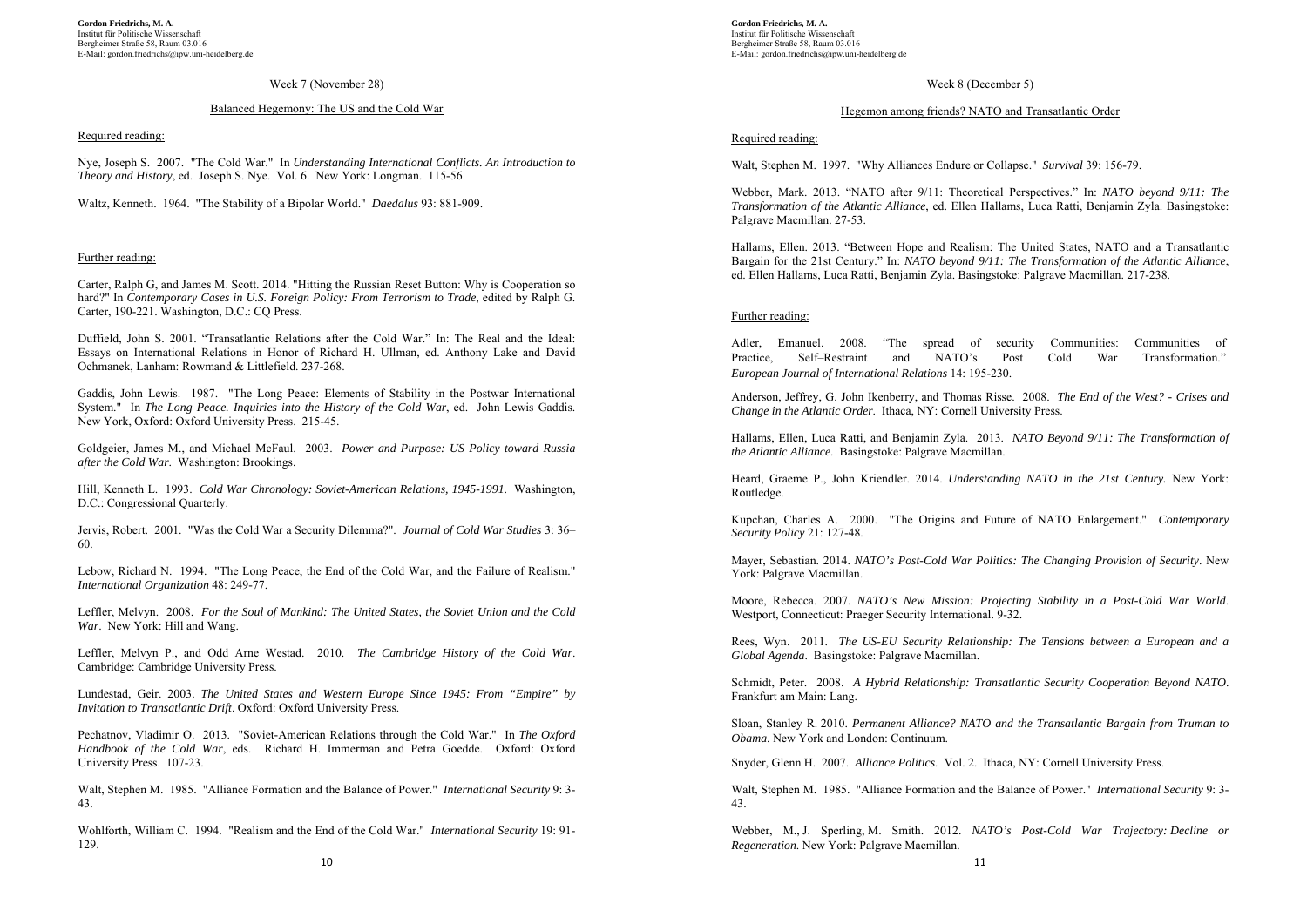#### Week 9 (December 12)

## Peaceful Hegemon? The US and Military Interventions

#### Required reading:

Müller, Harald, and Jonas Wolff. 2006. "Democratic Peace: Many Data, Little Explanation?" In: Democratic Wars: Looking at the Dark Side of Democratic Peace, edited by Anna Geis, Lothar Brock and Harald Müller, 41-73, Basingtoke: Palgrave Macmillan.

Daase, Christopher. 2006. "Democratic Peace – Democratic War: Three Reasons Why Democracies Are War-prone". In: Democratic Wars: Looking at the Dark Side of Democratic Peace, edited by Anna Geis, Lothar Brock and Harald Müller, 74-89, Basingtoke: Palgrave Macmillan.

#### Further reading:

Bellamy, Alex J. 2013. "The Responsibility to Protect: Added value or hot air?" *Cooperation and Conflict* no. 48 (3):333-357.

Chesterman, Simon. 2011. ""Leading from Behind": The Responsibility to Protect, the Obama Doctrine, and Humanitarian Intervention after Libya." *Ethics & International Affairs* 25: 279-85.

Choi, Seung-whan. 2013. "What determines US humanitarian intervention?" *Conflict Management and Peace Science* no. 30 (2):121-139.

Geis, Anna. 2001. "Diagnose: Doppelbefund – Ursache: ungeklärt? Die Kontroversen um den 'Demokratischen Frieden'." *Politische Vierteljahresschrift* 42 (2): 282-298.

Hehir, Aidan. 2013. "The Permanence of Inconsistency: Libya, the Security Council, and the Responsibility to Protect." *International Security* no. 38 (1):137-159.

Kant, Immanuel. 1975. "Zum Ewigen Frieden. Ein Philosophischer Entwurf." In *Werke*, ed. Immanuel Kant. Vol. 6, Schriften Zur Anthropologie, Geschichtsphilosophie, Politik Und Pädagogik. Darmstadt: Wissenschaftliche Buchgesellschaft. 203-17.

Kuperman, Alan J. 2013. "A Model Humanitarian Intervention? Reassessing NATO's Libya Campaign." *International Security* 38: 105-36.

Lake, David A. 1992. "Powerful Pacifists – Democratic States and War." *American Political Science Review of International Studies* 86: 24-37.

Maley, William. 2013. "The 'Americanization' of Democratic Theory: Some Lessons from Iraq and Afghanistan." In *American Democracy Promotion in the Changing Middle East: From Bush to Obama*, ed. Shahram Akbarzadeh et al. London: Routledge. 27-44.

Marsh, Kevin. 2014. ""Leading from Behind": Neoclassical Realism and Operation Odyssey Dawn." *Defense & Security Analysis* 30: 120-32.

Bueno de Mesquita, Bruce, James Morrow, Randolph Siverson, and Alastair Smith. 1999. "An Institutional Explanation of the Democratic Peace." *American Political Science Review* 93: 791-807.

Paris, Roland. 2014. "The 'Responsibility to Protect' and the Structural Problems of Preventive Humanitarian Intervention." *International Peacekeeping* no. 21 (5):569–603.

**Gordon Friedrichs, M. A.**  Institut für Politische Wissenschaft Bergheimer Straße 58, Raum 03.016 E-Mail: gordon.friedrichs@ipw.uni-heidelberg.de

# Week 10 (December 19)

# Declining Hegemon? The US and the Rise of China

## Required reading:

Snow, Donald M. 2018. "Power and Rising Power: The Case of China." In *Cases In International Relations: Principles And Applications*, edited by Rowman & Littlefield, 43-62. Lanham.

Harding, Harry. 2015. "Has U.S. China Policy Failed?" *The Washington Quarterly* 38:3, 95-122.

## Further reading:

Allison, Graham. 2017. *Destined for War: Can America and China Escape Thucydides's Trap?* Boston & New York: Houghton Mifflin Harcourt.

Chen, Dingding, Xiaoyu Pu, and Alastair Iain Johnston. 2014. "Debating China's Assertiveness." *International Security* 38 (3):176-183.

Friedberg, Aaron. 2005. "The Future of U.S.-China Relations: Is Conflict Inevitable?" *International Security* 30:2: 7-45.

Heilmann, Sebastian, and Dirk H. Schmidt. 2014. *China's Foreign Political and Economic Relations*. Lanham, MD: Rowman & Littlefield.

Hook, W. Steven, and John Spanier. 2016. "China´s Pacific Challenge." In *American Foreign Policy Since World War II*. 20 ed. 334-338, Thousand Oaks, CA: Sage.

Ikenberry, John, Zhu Feng and Wang Jisi. 2015. *America, China and the struggle for world order.* New York: Palgrave Macmillan.

Malawer, Stuart S. 2017. "Trump's China Trade Policies: Threats and Constraints" *China and WTO Review* 2017 (1): 109-120.

McDougall, Derek. 2016. "China and the United States: The Central Dynamic." In *Asia Pacific in World Politics*, edited by Derek McDougall, 103-124. Boulder & London: Lynne Rienner Publishers.

Miller, Tom. 2017. *China's Asian Dream: Empire Building along the New Silk Road*. London: Zed Books.

Nordin, Astrid H. M., and Mikael Weissmann. 2018. "Will Trump make China great again? The belt and road initiative and international order." *International Affairs* 94 (2):231–249.

Schweller, Randall, and Xiaoyu Pu. 2011. "After Unipolarity: China's Visions of International Order in an Era of U.S. Decline." *International Security* 36 (1):41-72.

Snow, Donald. 2012. "China: Coping with a Dynamic Adversary Turned Ambiguous Partner". In *Cases in International Relations*, 5 ed., edited by Donald Snow, 28-51, Boston: Pearson.

Sutter, Robert G. 2010. *U.S.-Chinese Relations: Perilous Past, Pragmatic Present*. Lanham: Rowman &Littlefield.

Swaine, Michael D. 2011. *America's Challenge: Engaging a Rising China in the Twenty-First Century*. Washington, D.C.: Carnegie Endowment for International Peace.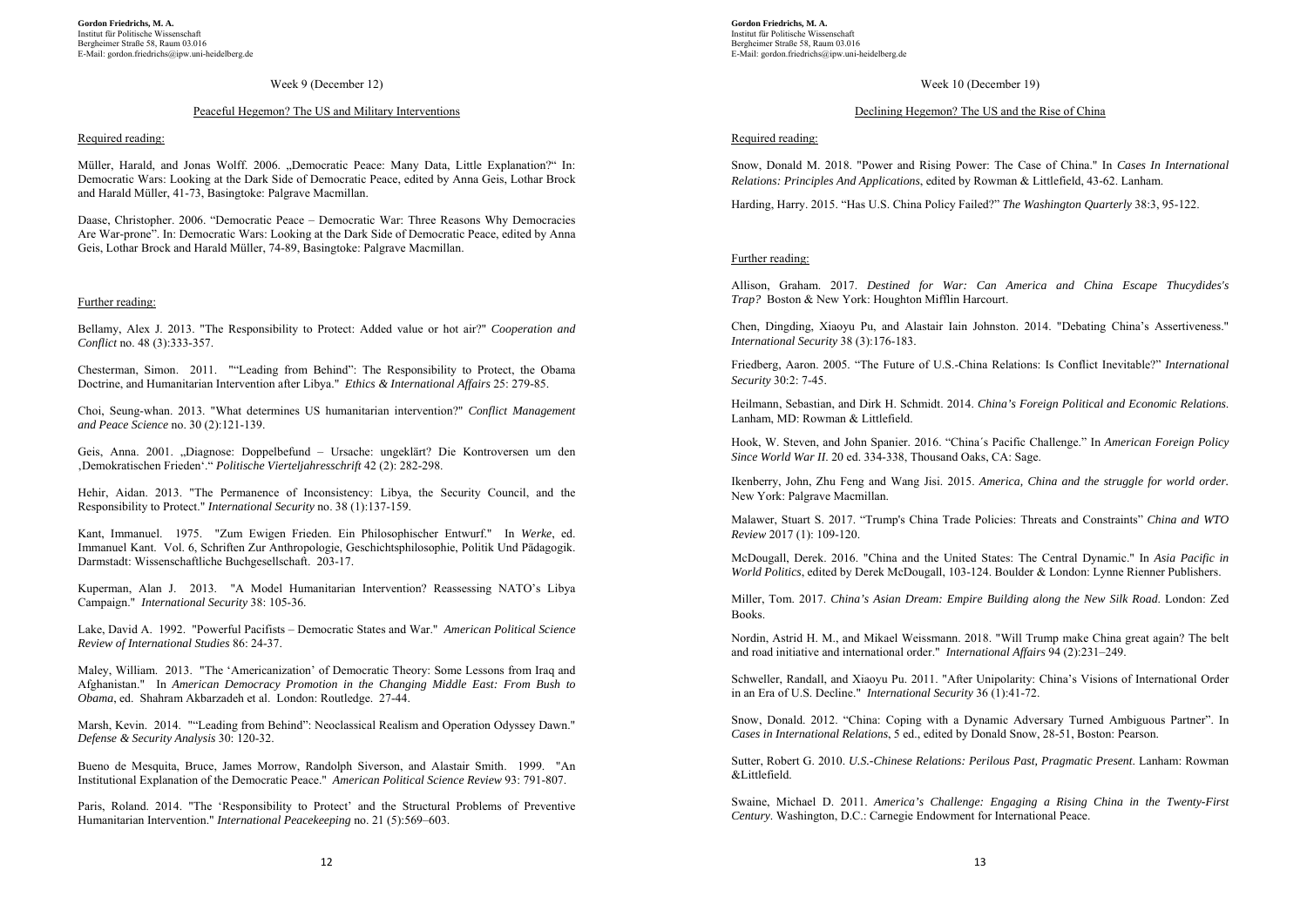## Week 11 (December 21)

# Hegemony challenged? The US and the spread of Nuclear Weapons

#### Required reading:

Snow, Donald M. 2018. "Nuclear Proliferation: The Contrasting Cases of North Korea and Iran." In *International Relations: Principles And Applications*, edited by Donald M. Snow, 103-122. Lanham: Rowman & Littlefield.

Sterio, Milena. 2016. "President Obama's Legacy: The Iran Nuclear Agreement?". *Case Western Reserve Journal of International Law* 48: 69-82.

Kim, Dongsoo. 2016. "The Obama administration's policy toward North Korea: the causes and consequences of strategic patience." *Journal of Asian Public Policy* 9 (1):32-44.

# Further reading:

Bowen, Wyn Q., and Jonathan Brewer. 2011. "Iran's Nuclear Challenge: Nine Years and Counting." *International Affairs* 87: 923–43.

Hurst, Steven. 2012. "Obama and Iran." *International Politics* no. 49 (5):545-567.

Jervis, Robert. 2013. "Getting to Yes With Iran: The Challenges of Coercive Diplomacy." *Foreign Affairs* no. 92:105-115.

Katzman, Kenneth, and Paul K. Kerr. 2016. "Iran Nuclear Agreement." *Congressional Research Service* R43333.

Kaussler, Bernd. 2013. *Iran's Nuclear Diplomacy: Power Politics and Conflict Resolution*. New York: Routledge.

Kaye, E. 2012. "Containing Iran: What Does It Mean?" *Middle East Policy* no. 19 (1):51-63.

Mehta, Simi. 2015. "P5+1 - Iran Nuclear Agreement -- a Silver Lining in US-Iran Relations.". *Journal of Diplomacy & International Relations* 16: 101-16.

Mousavian, Seyed Hossein, and Sina Toossi. 2017. "Assessing U.S.–Iran Nuclear Engagement". *The Washington Quarterly* 40:3, 65–95.

Oren, Ido. 2011. "Why Has the United States Not Bombed Iran? The Domestic Politics of America's Response to Iran's Nuclear Programme." *Cambridge Review of International Affairs* 24: 659-84.

Pillar, Paul R. 2013. "Nuclear Negotiations with Iran." *International Security* no. 38 (1):174-192.

Putnam, Robert D. 1988. "Diplomacy and Domestic Politics: The Logic of Two-Level Games." *International Organization* 42: 427-60.

Sebenius, James K., and Michael K. Singh. 2012. "Is a Nuclear Deal with Iran Possible? An Analytical Framework for the Iran Nuclear Negotiations." *International Security* 37: 52–91.

Snow, Donald. 2012. "Iran: Facing Down Regional Aspirations and Nuclear Weapons." In *Cases in American Foreign Policy*, edited by Donald Snow, 55-78. London: Pearson.

Waltz, Kenneth. 2012. "Why Iran Should Get the Bomb." *Foreign Affairs* 91.

**Gordon Friedrichs, M. A.**  Institut für Politische Wissenschaft Bergheimer Straße 58, Raum 03.016 E-Mail: gordon.friedrichs@ipw.uni-heidelberg.de

# Week 11 (December 21)

# A "green" Hegemon? The US and Global Climate Change

# Required reading:

Bodansky, Daniel, and Lavanya Rajamani. 2018. "Evolution and Governance Architecture of the Climate Change Regime." In *International Relations and Global Climate Change: New Perspectives*, edited by Detlef Sprinz and Urs Luterbacher, 13-66. Cambridge, Massachusetts: MIT Press.

Keohane, Robert O., and David G. Victor. 2011. "The Regime Complex for Climate Change." *Perspectives on Politics* 9 (1):7-23.

Snow, Donald M. 2018. "Global Climate Change: Paris and the Continuing Crisis and Controversy." In *Cases In International Relations: Principles And Applications*, edited by Rowman & Littlefield, 225-244. Lanham.

# Further reading:

Bomberg, Elizabeth. 2017. "Environmental politics in the Trump era: an early assessment." *Environmental Politics* 26 (5):956-963.

Brenton, Sir Anthony. 2013. "'Great Powers' in climate politics." *Climate Policy* 13 (5):541-546.

Brühl, T., and E. Rosert. 2014. "Umwelt." In *Die UNO und Global Governance*, edited by T. Brühl and E. Rosert, 313-363. Wiesbaden: Springer Fachmedien.

Deese, Brian. 2017. "Paris Isn't Burning: Why the Climate Agreement Will Survive Trump." *Foreign Affairs* 96 (4):82-92.

Dröge, Susanne. 2016. "The Paris Agreement 2015: Turning Point for the International Climate Regime." *SWP Research Paper* RP 4.

Dyer, Hugh C. 2014. "Climate Anarchy: Creative Disorder in World Politics." *International Political Sociology* 8:182-200.

Eckersley, Robyn. 2013. "Green Theory." In *International Relations Theories: Discipline and Diversity*, edited by Tim Dunne, Milja Kurki and Steve Smith, 266-286. Oxford: Oxford University Press.

Kemp, Luke. 2017. "US-proofing the Paris Climate Agreement." *Climate Policy* 17 (1):86-101.

Keohane, Robert O. 2015. "The Global Politics of Climate Change: Challenge for Political Science." *The 2014 James Madison Lecture*.

Krupp, Fred. 2ß17. "Trump and the Environment: What His Plans Would Do." *Foreign Affairs* 96  $(4):73-82.$ 

Mitchell, Ronald B. 2013. "International Environmental Politics." In *Handbook of International Relations*, edited by Walter Carlsnaes, Thomas Risse and Beth A. Simmons, 801-826. London: Sage.

Payne, Rodger A., and Sean Payne. 2012. "The Politics of Climate Change: Will the US Act to Prevent Calamity." In *Cases in American Foreign Policy*, edited by Donald Snow, 347-377. London: Pearson.